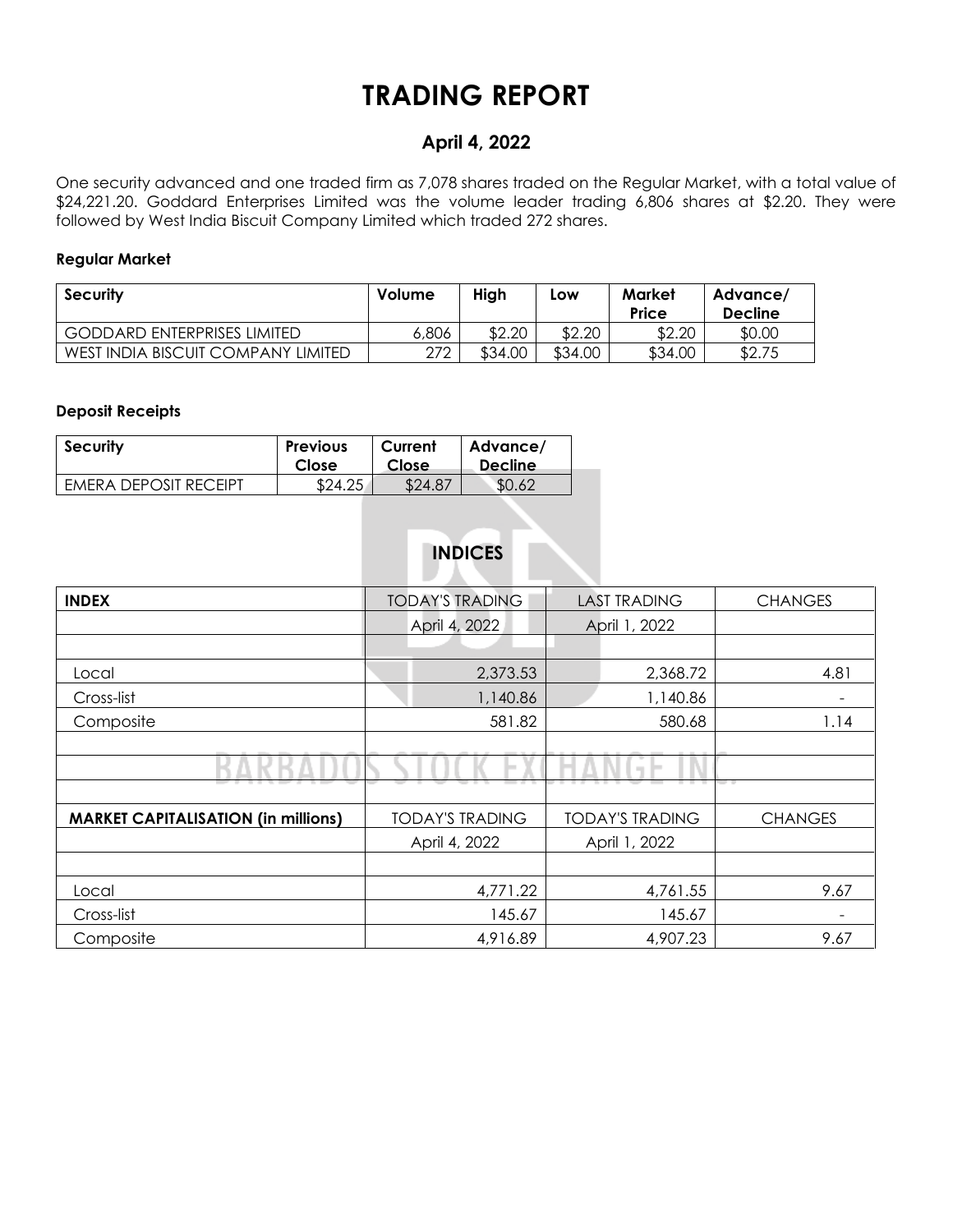### **MUTUAL FUNDS**

| April 4, 2022                                                                            |                                      |   |            |              |            |                             |  |  |  |
|------------------------------------------------------------------------------------------|--------------------------------------|---|------------|--------------|------------|-----------------------------|--|--|--|
| <b>ENDED</b>                                                                             | <b>NAME OF FUND</b>                  |   | <b>NAV</b> | <b>OFFER</b> | <b>BID</b> | <b>NAV</b><br><b>CHANGE</b> |  |  |  |
| 25-Mar-22                                                                                | REPUBLIC CAPITAL GROWTH FUND         | W | 1.4237     |              |            | $-0.0049$                   |  |  |  |
| 25-Mar-22                                                                                | REPUBLIC INCOME FUND                 | W | 1.2289     |              |            | $-0.0052$                   |  |  |  |
| 25-Mar-22                                                                                | REPUBLIC PROPERTY FUND               | W | 0.6564     |              |            | $-0.0015$                   |  |  |  |
| 25-Mar-22                                                                                | FORTRESS CARIBBEAN GROWTH FUND       | W | 7.7438     | 7.7438       | 7.7438     | 0.0748                      |  |  |  |
| 25-Mar-22                                                                                | FORTRESS HIGH INTEREST FUND - ACC.   | W | 2.0913     |              |            | $-0.0040$                   |  |  |  |
| 25-Mar-22                                                                                | FORTRESS HIGH INTEREST FUND - DIST.  | W | 0.9985     |              |            | $-0.0020$                   |  |  |  |
| 28-Feb-22                                                                                | ROYAL FIDELITY SELECT BALANCED FUND  | m | 5.9176     | 5.9176       | 5.7992     | $-0.0747$                   |  |  |  |
| 28-Feb-22                                                                                | ROYAL FIDELITY STRATEGIC GROWTH FUND | m | 1.1096     | 1.1096       | 1.0874     | $-0.0266$                   |  |  |  |
| 28-Feb-22                                                                                | ROYAL FIDELITY PREMIUM INCOME FUND   | m | 1.7090     | 1.7090       | 1.6748     | 0.0010                      |  |  |  |
| 25-Mar-22                                                                                | SAGICOR GLOBAL BALANCED FUND         | W | 2.92       |              |            | 0.00                        |  |  |  |
| 25-Mar-22                                                                                | SAGICOR SELECT GROWTH FUND           |   | 1.77       |              |            | 0.01                        |  |  |  |
| 25-Mar-22                                                                                | SAGICOR PREFERRED INCOME FUND        |   | 0.96       |              |            | 0.00                        |  |  |  |
| * Indicates the Fund is currently ex-div   ^ Indicates the Fund values have been revised |                                      |   |            |              |            |                             |  |  |  |

NOTES: QUOTATIONS AND NET ASSET VALUE PER SHARE ARE SUPPLIED BY THE FUND MANAGEMENT. THE OFFERING PRICE INCLUDES NET ASSET VALUE PLUS ENTRY COSTS.

 $m =$  monthly valuation,  $q =$  quarterly valuation,  $w =$  weekly

# **BARBADOS STOCK EXCHANGE INC.**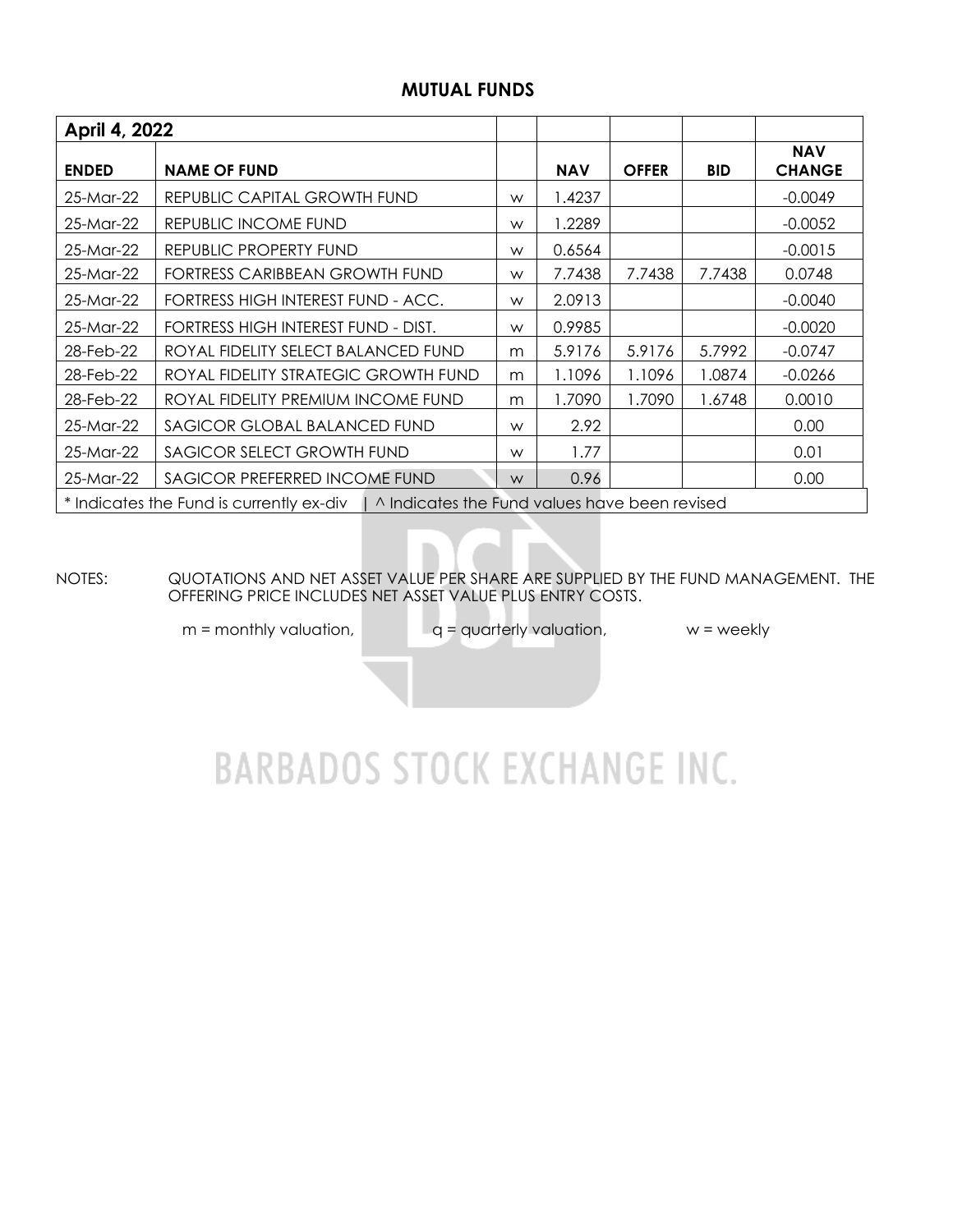#### **NEWS \*\*\*\*\*\*\*\*\*\*\*\*\*\*\*\*\*\*\*\*\*\*\*\*\*\*\*\*\*\*\*\*\***

#### **ANNUAL GENERAL MEETINGS**

**Cave Shepherd and Company Limited** – Directors have fixed April 6th, 2022, as the record date for the determination of shareholders entitled to receive notice of the Annual General Meeting of the Company which will be held on May 11<sup>th</sup>, 2022 at 5:30 p.m. at Lloyd Erskine Sandiford Centre.

**Emera Deposit Receipt** – Directors have fixed March 28<sup>th</sup>, 2022, as the record date for the determination of shareholders entitled to receive notice of the Annual General Meeting of the Company which will be held on May 26th, 2022.

**Eppley Caribbean Property Fund SCC Limited –** Notice is hereby given that the Annual General Meeting of the Company scheduled to take place March 31st, 2022 has been rescheduled and now will be held **virtually** on April 6th, 2022 at 12:00 a.m. (Barbados time). The meeting will be held through the Fund's website at [www.eppleylimited.com/meeting.](http://www.eppleylimited.com/meeting)

#### **DIVIDEND NOTICES**

**FirstCaribbean International Bank** – Directors have declared a dividend of one (\$0.010) US cent per share to be paid on April 22<sup>nd</sup>, 2022, to Shareholders on record at close of business on March 21st, 2022.

### **BSE NOTICES**

#### **COVID-19 PROCEDURAL UPDATE**

Effective **April 19th, 2021**, the offices of the Barbados Stock Exchange Inc. (BSE) and the Barbados Central Securities Depository Inc. (BCSDI) have reopened. Our office hours are **Monday** to **Friday** from **8:00 a.m.** to **4:00 p.m.**

Kindly note that mandatory digital temperature checks and hand sanitizing for all persons entering the building will be enforced. These checks will be conducted on both staff and clients alike by trained personnel. While we acknowledge that every person with fever may not be COVID-19 positive and that some individuals may present without symptoms, please note that any person with a temperature reading of 100˚ F (37.8˚ C) or over will be denied entry to conduct business within our offices.

We wish to thank you in advance for your understanding, however, we must emphasize that this is a necessary step for the protection of staff and clients alike.

#### **TRADING SUSPENSION**

The **Barbados Stock Exchange Inc. (BSE)** wishes to advise that due to non-compliance with **Section 4301.1(1)** of the **Rules of the International Securities Market (ISM)** which states, *"The Exchange may suspend trading in or apply to the FSC for an order to delist a security at any time, subject to any terms and conditions it considers appropriate, if the Exchange is of the opinion that: 1) the listed issuer is in violation of the listing rules or the listing agreement"*, trading in the Common Shares of **Shri Karni Holdings Limited** will be suspended with immediate effect on **February 4th, 2022**.

The **Barbados Stock Exchange Inc. (BSE)** wishes to advise that due to non-compliance with **Section 4.01.3** and subject to **Section 3.01.5.(1)(b)** of the Rules of the Barbados Stock Exchange Inc. trading in the Common Shares of **Banks Holdings Limited** were suspended effective **December 10th, 2019**.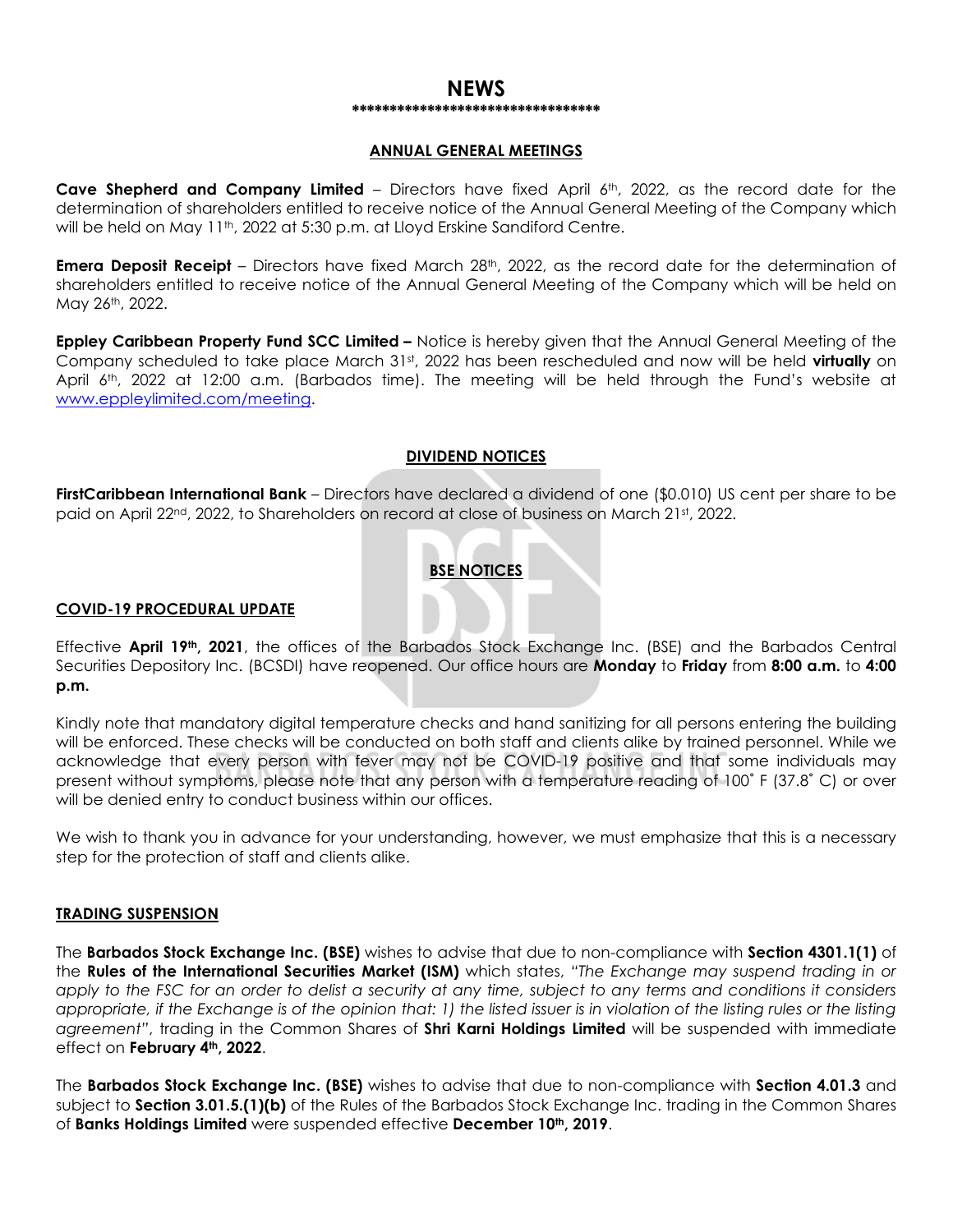The **Barbados Stock Exchange Inc. (BSE)** wishes to advise that due to non-compliance with **Section 4.01.3** and subject to **Section 3.01.5.(1)(b)** of the Rules of the Barbados Stock Exchange Inc. trading in the Common Shares of **Barbados Dairy Industries Limited** were suspended effective **December 10th, 2019**.

The **Barbados Stock Exchange Inc. (BSE)** wishes to advise that to facilitate the closing of the Scheme of Arrangement effected by way of Section 99 of the Companies Act 1981 of Bermuda involving the transfer of all the issued and outstanding shares in **Sagicor Financial Corporation Limited** to **Alignvest Acquisition II**, it has suspended trading in the security **Sagicor Financial Corporation Limited**.



# **BARBADOS STOCK EXCHANGE INC.**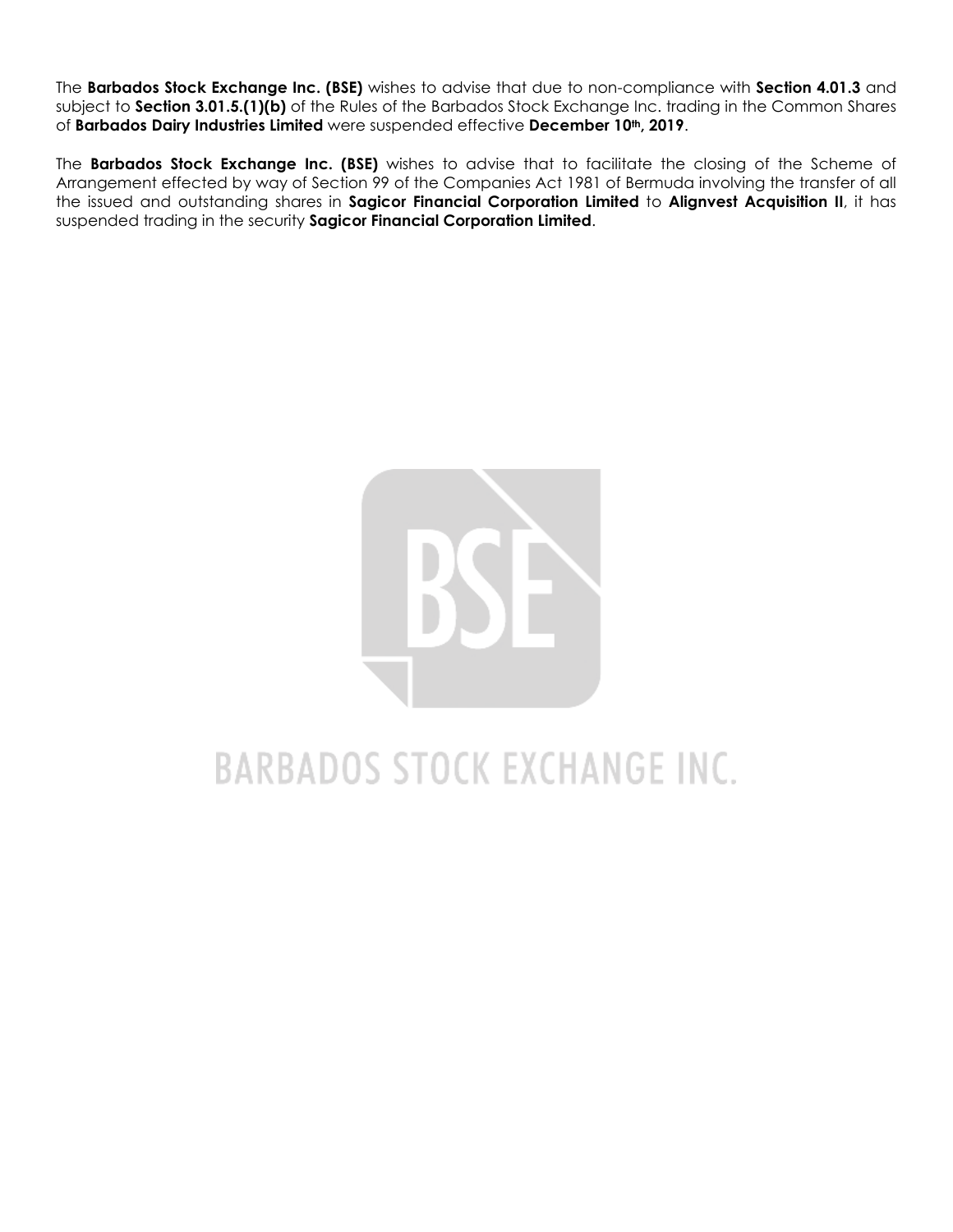| 8th Avenue Belleville, ST. MICHAEL. BARBADOS.   | TEL:436-9871/72 FAX 429-8942 website: |                |         |         |               |                  | www.bse.com.bb  |                     |              |                 |                    |
|-------------------------------------------------|---------------------------------------|----------------|---------|---------|---------------|------------------|-----------------|---------------------|--------------|-----------------|--------------------|
| <b>SHARE SUMMARY INFORMATION</b>                |                                       |                |         |         |               |                  |                 |                     |              |                 |                    |
| Monday April 4, 2022                            |                                       |                |         |         |               |                  |                 |                     |              |                 |                    |
| Company                                         | <b>Last Trade</b><br><b>Date</b>      | Volume         | High    | Low     | Last<br>Close | Current<br>Close | Price<br>Change | <b>Bid</b><br>Price | Ask<br>Price | <b>Bid Size</b> | Ask<br><b>Size</b> |
| ABV Investments Incorporated                    | 28-Jan-22                             |                |         |         | \$0.30        | \$0.30           |                 | \$0.01              | \$0.30       | 9,539           | 14,583             |
| <b>BICO Limited</b>                             | 17-Feb-22                             |                |         |         | \$3.11        | \$3.11           |                 | \$3.10              | \$3.11       | 70              | 2,330              |
| <b>Banks Holdings Limited -+</b>                | 09-Dec-19                             |                |         |         | \$4.85        | \$4.85           |                 | \$4.85              |              | 14,477          |                    |
| <b>Barbados Dairy Industries Limited -+</b>     | 04-Oct-19                             |                |         |         | \$3.00        | \$3.00           |                 |                     |              |                 |                    |
| <b>Barbados Farms Limited</b>                   | 25-Mar-22                             |                |         |         | \$0.40        | \$0.40           |                 |                     | \$0.40       |                 | 2,156              |
| Cave Shepherd and Company Limited               | 07-Jan-22                             |                |         |         | \$4.20        | \$4.20           |                 | \$4.20              | \$6.53       | 46              | 1,000              |
| FirstCaribbean International Bank -*            | 18-Mar-22                             |                |         |         | \$1.69        | \$1.69           |                 |                     | \$1.69       |                 | 40,632             |
| Eppley Caribbean Property Fund SCC - Dev Fund   | 29-Mar-22                             |                |         |         | \$0.12        | \$0.12           |                 | \$0.12              | \$0.16       | 338,014         | 000,228            |
| Eppley Caribbean Property Fund SCC - Value Fund | 31-Mar-22                             |                |         |         | \$0.54        | \$0.54           |                 |                     | \$0.54       |                 | 117,032            |
| Goddard Enterprises Limited                     | 04-Apr-22                             | 6,806          | \$2.20  | \$2.20  | \$2.20        | \$2.20           | \$0.00          | \$2.18              | \$2.20       | 5,100           | 202                |
| Insurance Corporation of Barbados Limited       | 29-Mar-22                             |                |         |         | \$1.78        | \$1.78           |                 |                     | \$1.78       |                 | 348                |
| One Caribbean Media Limited                     | 30-Mar-21                             |                |         |         | \$2.20        | \$2.20           |                 |                     | \$2.20       |                 | 3,499              |
| Sagicor Financial Corporation Pref 6.5%         | $23$ -Jun-16                          |                |         |         | \$2.26        | \$2.26           |                 |                     |              |                 |                    |
| Sagicor Financial Corporation Limited -+        | 29-Nov-19                             |                |         |         | \$2.80        | \$2.80           |                 |                     |              |                 |                    |
| West India Biscuit Company Limited              | 04-Apr-22                             | 272            | \$34.00 | \$34.00 | \$31.25       | \$34.00          | \$2.75          | \$14.45             | \$34.00      | 21              | 578                |
| <b>Emera Deposit Receipt</b>                    | 14-Aug-20                             |                |         |         | \$24.25       | \$24.87          | \$0.62          | \$23.00             |              | 30              |                    |
| <b>TOTAL SHARES BOUGHT &amp; SOLD</b>           |                                       | 7,078          |         |         |               |                  |                 |                     |              |                 |                    |
|                                                 |                                       |                |         |         |               |                  |                 |                     |              |                 |                    |
| <b>Junior Market</b>                            |                                       |                |         |         |               |                  |                 |                     |              |                 |                    |
| <b>TOTAL SHARES BOUGHT &amp; SOLD</b>           |                                       |                |         |         |               |                  |                 |                     |              |                 |                    |
|                                                 |                                       |                |         |         |               |                  |                 |                     |              |                 |                    |
| <b>Fixed Income</b>                             |                                       |                |         |         |               |                  |                 |                     |              |                 |                    |
| <b>GOB</b> Series B                             | 25-Mar-22                             |                |         |         | \$65.00       | \$65.00          |                 | \$65.00             | \$80.00      | 858,720.22      | 2,732.00           |
| <b>GOB Series C</b>                             |                                       |                |         |         |               |                  |                 |                     |              |                 |                    |
| <b>GOB</b> Series D                             | 12-Nov-19                             |                |         |         | \$50.00       | \$50.00          |                 |                     | \$50.00      |                 | 65,000.26          |
| <b>GOB Series F</b>                             | 17-Feb-22                             |                |         |         | \$89.00       | \$89.00          |                 |                     |              |                 |                    |
| <b>GOB</b> Series I                             | 24-Mar-20                             |                |         |         | \$65.00       | \$65.00          |                 |                     | \$70.00      |                 | 19,617.00          |
| <b>TOTAL SHARES BOUGHT &amp; SOLD</b>           |                                       | $\blacksquare$ |         |         |               |                  |                 |                     |              |                 |                    |
| $*$ = Security is Trading X-Div                 |                                       |                |         |         |               |                  |                 |                     |              |                 |                    |
| *+* = Security is Suspended                     |                                       |                |         |         |               |                  |                 |                     |              |                 |                    |
| $**$ = Rights Issued                            |                                       |                |         |         |               |                  |                 |                     |              |                 |                    |